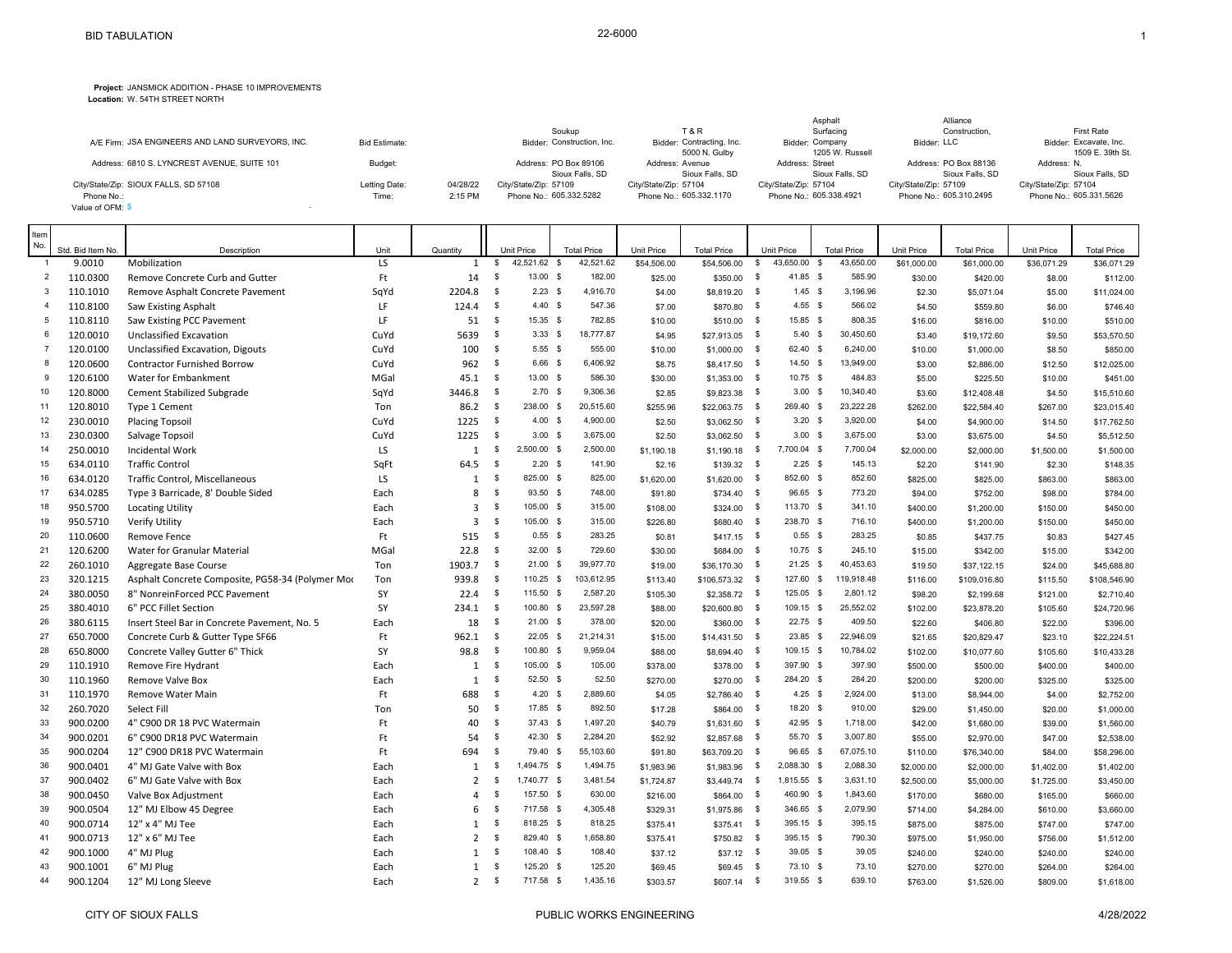## **Project:** JANSMICK ADDITION - PHASE 10 IMPROVEMENTS

**Location:** W. 54TH STREET NORTH

|                                                  |                      |          |                            |                           | Asphalt                 | Alliance                |                         |
|--------------------------------------------------|----------------------|----------|----------------------------|---------------------------|-------------------------|-------------------------|-------------------------|
|                                                  |                      |          | Soukup                     | <b>T&amp;R</b>            | Surfacing               | Construction.           | First Rate              |
| A/E Firm: JSA ENGINEERS AND LAND SURVEYORS. INC. | <b>Bid Estimate:</b> |          | Bidder: Construction, Inc. | Bidder: Contracting, Inc. | Bidder: Company         | Bidder: LLC             | Bidder: Excavate, Inc.  |
|                                                  |                      |          |                            | 5000 N. Gulby             | 1205 W. Russell         |                         | 1509 E. 39th St.        |
| Address: 6810 S. LYNCREST AVENUE, SUITE 101      | Budget:              |          | Address: PO Box 89106      | Address: Avenue           | Address: Street         | Address: PO Box 88136   | Address: N.             |
|                                                  |                      |          | Sioux Falls, SD            | Sioux Falls, SD           | Sioux Falls, SD         | Sioux Falls, SD         | Sioux Falls, SD         |
| City/State/Zip: SIOUX FALLS, SD 57108            | Letting Date:        | 04/28/22 | City/State/Zip: 57109      | City/State/Zip: 57104     | City/State/Zip: 57104   | City/State/Zip: 57109   | City/State/Zip: 57104   |
| Phone No.:                                       | Time:                | 2:15 PM  | Phone No.: 605.332.5282    | Phone No.: 605.332.1170   | Phone No.: 605.338.4921 | Phone No.: 605.310.2495 | Phone No.: 605.331.5626 |
| Value of OFM: \$                                 |                      |          |                            |                           |                         |                         |                         |
|                                                  |                      |          |                            |                           |                         |                         |                         |

π

| Item<br>No. |                               |                                                   |              |                            |               |                               |                              |                       |                                |                                            |              |                              | Unit Price | <b>Total Price</b> |               | <b>Unit Price</b> |                                |
|-------------|-------------------------------|---------------------------------------------------|--------------|----------------------------|---------------|-------------------------------|------------------------------|-----------------------|--------------------------------|--------------------------------------------|--------------|------------------------------|------------|--------------------|---------------|-------------------|--------------------------------|
| 45          | Std. Bid Item No.<br>900.1400 | Description<br>4" MJ Retainer Gland               | Unit<br>Each | Quantity<br>$\overline{4}$ | \$            | <b>Unit Price</b><br>99.28 \$ | <b>Total Price</b><br>397.12 | Unit Price<br>\$77.43 | <b>Total Price</b><br>\$309.72 | <b>Unit Price</b><br>$\mathbb{S}$<br>81.50 | - \$         | <b>Total Price</b><br>326.00 | \$90.00    | \$360.00           |               | \$102.00          | <b>Total Price</b><br>\$408.00 |
| 46          | 900.1401                      | 6" MJ Retainer Gland                              | Each         | 8                          | $\mathbf{s}$  | 84.75 \$                      | 678.00                       | \$87.26               | \$698.08                       | <b>S</b><br>91.85 \$                       |              | 734.80                       | \$100.00   | \$800.00           |               | \$100.00          | \$800.00                       |
| 47          | 900.1404                      | 12" MJ Retainer Gland                             | Each         | 17                         | \$            | 195.90 \$                     | 3,330.30                     | \$199.04              | \$3,383.68                     | 209.50 \$<br>\$                            |              | 3,561.50                     | \$195.00   | \$3,315.00         |               | \$213.00          | \$3,621.00                     |
| 48          | 900.1502                      | Fire Hydrant                                      | Each         | $\mathbf{1}$               | \$            | 4,215.25 \$                   | 4,215.25                     | \$3,892.76            | \$3,892.76                     | $\mathbb{S}$<br>4,097.45 \$                |              | 4,097.45                     | \$4,700.00 | \$4,700.00         |               | \$4,275.00        | \$4,275.00                     |
| 49          | 900.1506                      | 24" Fire Hydrant Extension                        | Each         | 1                          | \$            | 1,033.80 \$                   | 1,033.80                     | \$1,373.20            | \$1,373.20                     | 1,445.40 \$<br>\$                          |              | 1,445.40                     | \$1,200.00 | \$1,200.00         |               | \$803.00          | \$803.00                       |
| 50          | 900.1704                      | 12" Water Main Adjustment                         | Each         | $\mathbf{1}$               | \$            | $3,150.00$ \$                 | 3,150.00                     | \$3,529.55            | \$3,529.55                     | $3,715.15$ \$<br>\$                        |              | 3,715.15                     | \$2,600.00 | \$2,600.00         |               | \$2,850.00        | \$2,850.00                     |
| 51          | 900.1751                      | Cut & Tie to Existing Watermain                   | Each         | $\overline{2}$             | \$            | 2,100.00 \$                   | 4,200.00                     | \$1,620.00            | $$3,240.00$ \$                 | 1,705.20 \$                                |              | 3,410.40                     | \$750.00   | \$1,500.00         |               | \$2,850.00        | \$5,700.00                     |
| 52          | 900.3120                      | 8" X 1" Water Service Tap                         | Each         | $\mathbf{1}$               | \$            | 386.75 \$                     | 386.75                       | \$193.55              | \$193.55                       | 203.70 \$<br>\$                            |              | 203.70                       | \$600.00   | \$600.00           |               | \$1,154.00        | \$1,154.00                     |
| 53          | 900.3200                      | 1" Water Service Curb Stop                        | Each         | $\mathbf{1}$               | \$            | 375.60 \$                     | 375.60                       | \$237.51              | $$237.51$ \$                   | 250.00 \$                                  |              | 250.00                       | \$563.00   | \$563.00           |               | \$494.00          | \$494.00                       |
| 54          | 900.3500                      | 1" PEXa Water Service Piping                      | Ft           | 40                         | \$            | $20.25$ \$                    | 810.00                       | \$34.56               | \$1,382.40                     | 36.40 \$<br>- \$                           |              | 1,456.00                     | \$25.00    | \$1,000.00         |               | \$32.00           | \$1,280.00                     |
| 55          | 900.8000                      | 4" Watermain Bedding Material                     | Ft           | 40                         | \$            | $5.25$ \$                     | 210.00                       | \$5.13                | \$205.20                       | $5.40$ \$<br>- \$                          |              | 216.00                       | \$6.30     | \$252.00           |               | \$7.00            | \$280.00                       |
| 56          | 900.8001                      | 6" Watermain Bedding Material                     | Ft           | 54                         | \$            | $5.25$ \$                     | 283.50                       | \$5.78                | $$312.12$ \$                   | $6.10$ \$                                  |              | 329.40                       | \$6.70     | \$361.80           |               | \$8.00            | \$432.00                       |
| 57          | 900.8004                      | 12" Watermain Bedding Material                    | Ft           | 694                        | \$            | 6.30 <sup>5</sup>             | 4,372.20                     | \$10.58               | \$7,342.52                     | $\mathbf{s}$<br>$11.15$ \$                 |              | 7,738.10                     | \$8.00     | \$5,552.00         |               | \$10.00           | \$6,940.00                     |
| 58          | 950.0103                      | 8" Sanitary Sewer Pipe 10' to 12' Deep            | Ft           | 219                        | \$            | 37.05 \$                      | 8,113.95                     | \$27.26               | \$5,969.94                     | 28.70 \$<br>- \$                           |              | 6,285.30                     | \$50.00    | \$10,950.00        |               | \$46.00           | \$10,074.00                    |
| 59          | 950.0104                      | 8" Sanitary Sewer Pipe 12' to 14' Deep            | Ft.          | 195                        | $\mathbb{S}$  | 39.15 \$                      | 7,634.25 \$                  | 29.42                 | \$5,736.90                     | $$30.95$ \$                                |              | 6,035.25 \$                  | 55.00      | $$10,725.00$ \$    |               | 49.00             | \$9,555.00                     |
| 60          | 950.0105                      | 8" Sanitary Sewer Pipe 14' to 16' Deep            | Ft           | 163                        | \$            | 45.45 \$                      | 7,408.35 \$                  | 36.59                 | \$5,964.17                     | $$38.50$ \$                                |              | 6,275.50 \$                  | 61.00      | \$9,943.00 \$      |               | 55.00             | \$8,965.00                     |
| 61          | 950.2000                      | 8" Sanitary Sewer Pipe Bedding Material           | Ft.          | 577                        | $\sqrt{5}$    | $8.95$ \$                     | 5,164.15 \$                  | 7.56                  | \$4,362.12                     | \$7.95                                     | - \$         | 4,587.15 \$                  | 13.00      | \$7,501.00 \$      |               | 9.00              | \$5,193.00                     |
| 62          | 950.3003                      | 8" X 6" Sewer Wye/Tap                             | Each         | $\overline{2}$             | \$            | 273.80 \$                     | 547.60 \$                    | 194.56                | \$389.12                       | \$204.80                                   | - \$         | 409.60 \$                    | 450.00     | \$900.00 \$        |               | 1,055.00          | \$2,110.00                     |
| 63          | 950.3201                      | 6" Sewer Caps/Plugs                               | Each         | $\overline{2}$             | \$            | 114.00 \$                     | 228.00                       | 33.64<br>$\mathbf{s}$ | \$67.28                        | \$35.40                                    | - \$         | 70.80 \$                     | 170.00     | $$340.00$ \$       |               | 198.00            | \$396.00                       |
| 64          | 950.4003                      | 48" Manhole 10'-12' Deep                          | Each         | $\mathbf{1}$               | \$            | 5,173.90 \$                   | 5,173.90 \$                  | 4,555.44              | \$4,555.44                     | \$4,795.00                                 | - \$         | 4,795.00 \$                  | 5,500.00   | \$5,500.00         | \$            | 5,587.00          | \$5,587.00                     |
| 65          | 950.4004                      | 48" Manhole 12'-14' Deep                          | Each         | $\mathbf{1}$               | \$            | 6,013.90 \$                   | 6,013.90 \$                  | 4,882.68              | \$4,882.68                     | \$5,139.45                                 | - \$         | 5,139.45 \$                  | 5,800.00   | \$5,800.00         | $\mathbf{\$}$ | 6,591.00          | \$6,591.00                     |
| 66          | 950.4802                      | 8" Boots for Manhole                              | Each         | $\overline{4}$             | \$            | 184.50 \$                     | 738.00 \$                    | 185.76                | \$743.04                       | \$195.55                                   | - \$         | 782.20 \$                    | 390.00     | $$1,560.00$ \$     |               | 265.00            | \$1,060.00                     |
| 67          | 950.4951                      | 6" Sanitary Sewer Service                         | Ft           | 100                        | \$            | 42.50 \$                      | 4,250.00 \$                  | 38.88                 | \$3,888.00                     | \$40.90                                    | - \$         | 4,090.00 \$                  | 38.00      | \$3,800.00 \$      |               | 46.00             | \$4,600.00                     |
| 68          | 950.5000                      | <b>Adjust Manhole</b>                             | Each         | 3                          | \$            | 840.00 \$                     | 2,520.00 \$                  | 864.00                | \$2,592.00                     | $$1,294.55$ \$                             |              | 3,883.65 \$                  | 1,275.00   | \$3,825.00 \$      |               | 880.00            | \$2,640.00                     |
| 69          | 950.5300                      | Manhole Frame and Cover                           | Each         | $\overline{2}$             | \$            | 673.15 \$                     | 1,346.30 \$                  | 972.00                | \$1,944.00                     | $$807.35$ \$                               |              | 1,614.70 \$                  | 830.00     | \$1,660.00         | $\mathbb{S}$  | 845.00            | \$1,690.00                     |
| 70          | 950.5410                      | Temporary Manhole Construction Frame and Cover    | Each         | $\overline{2}$             | \$            | 125.00 \$                     | 250.00 \$                    | 400.00                | \$800.00                       | $$255.75$ \$                               |              | 511.50 \$                    | 350.00     | \$700.00 \$        |               | 500.00            | \$1,000.00                     |
| 71          | 950.5600                      | Manhole Exfiltration\Vacuum Test                  | Each         | $\overline{2}$             | \$            | 210.00 \$                     | 420.00 \$                    | 432.00                | \$864.00                       | $$454.70$ \$                               |              | 909.40 \$                    | 500.00     | $$1,000.00$ \$     |               | 250.00            | \$500.00                       |
| 72          | 950.5610                      | Sanitary Sewer Exfiltration Testing               | Ft.          | 577                        | $\sqrt{5}$    | $1.05$ \$                     | 605.85 \$                    | 2.27                  | \$1,309.79                     | \$2.40                                     | - \$         | 1,384.80 \$                  | 3.00       | $$1,731.00$ \$     |               | 2.00              | \$1,154.00                     |
| 73          | 950.5620                      | PVC Sewer Pipe Deflection Test                    | Ft           | 577                        | $\mathbf{s}$  | $1.05$ \$                     | 605.85 \$                    | 1.62                  | \$934.74                       | $$1.70$ \$                                 |              | 980.90 \$                    | 2.00       | $$1,154.00$ \$     |               | 2.00              | \$1,154.00                     |
| 74          | 110.0500                      | Remove Pipe Culvert                               | Ft.          | 172                        | $\sqrt{3}$    | 13.65 \$                      | 2,347.80 \$                  | 6.85                  | \$1,178.20                     | \$7.20                                     | - \$         | 1,238.40 \$                  | 11.00      | $$1,892.00$ \$     |               | 10.00             | \$1,720.00                     |
| 75          | 450.0105                      | 12" RCP Class 5, Furnish                          | Ft.          | 37                         | $\mathbf{s}$  | $25.40$ \$                    | 939.80 \$                    | 23.76                 | \$879.12                       | \$25.00                                    | - \$         | 925.00 \$                    | 20.00      | $$740.00$ \$       |               | 20.41             | \$755.17                       |
| 76          | 450.0110                      | 12" RCP, Install                                  | Ft           | 37                         | $\mathbf{\$}$ | 36.75 \$                      | 1,359.75 \$                  | 29.27                 | \$1,082.99                     | \$30.80                                    | $\mathbb{S}$ | 1,139.60 \$                  | 32.00      | $$1,184.00$ \$     |               | 39.00             | \$1,443.00                     |
| 77          | 450.0114                      | 15" RCP Class 4, Furnish                          | Ft.          | 15                         | \$            | $35.45$ \$                    | 531.75 \$                    | 31.91                 | \$478.65                       | \$33.60                                    | $\mathsf{s}$ | 504.00 \$                    | 30.00      | \$450.00           | $\mathbb{S}$  | 31.46             | \$471.90                       |
| 78          | 450.0120                      | 15" RCP, Install                                  | Ft           | 15                         | $\sqrt{3}$    | 36.75 \$                      | 551.25 \$                    | 46.23                 | \$693.45                       | $$48.65$ \$                                |              | 729.75 \$                    | 38.00      | $$570.00$ \$       |               | 43.00             | \$645.00                       |
| 79          | 450.0143                      | 24" RCP Class 3, Furnish                          | Ft.          | 83                         | $\mathbf{s}$  | 63.40 \$                      | 5,262.20 \$                  | 57.24                 | \$4,750.92                     | $$60.25$ \$                                |              | 5,000.75 \$                  | 58.00      | $$4,814.00$ \$     |               | 60.49             | \$5,020.67                     |
| 80          | 450.0150                      | 24" RCP, Install                                  | Ft           | 83                         | \$            | 36.75 \$                      | 3,050.25 \$                  | 68.09                 | \$5,651.47                     | \$71.65                                    | - \$         | 5,946.95 \$                  | 60.00      | \$4,980.00 \$      |               | 54.00             | \$4,482.00                     |
| 81          | SPECIAL                       | Connect to Existing Storm Sewer - Concrete Collar | Each         | 1                          | \$            | 1,050.00 \$                   | 1,050.00 \$                  | 1,500.00              | \$1,500.00                     | \$3,978.80                                 | - \$         | 3,978.80 \$                  | 750.00     | $$750.00$ \$       |               | 1,950.00          | \$1,950.00                     |
| 82          | 450.2004                      | 15" RCP Flared End, Furnish                       | Each         | $\mathbf{1}$               | <b>S</b>      | 609.45 \$                     | 609.45 \$                    | 497.88                | \$497.88                       | $$524.05$ \$                               |              | 524.05 \$                    | 550.00     | \$550.00 \$        |               | 518.00            | \$518.00                       |
| 83          | 450.2005                      | 15" RCP Flared End, Install                       | Each         | $\mathbf{1}$               | $\mathfrak s$ | 367.50 \$                     | 367.50 \$                    | 1,188.00              | \$1,188.00                     | \$1,250.50                                 | - \$         | 1,250.50 \$                  | 400.00     | $$400.00$ \$       |               | 350.00            | \$350.00                       |
| 84          | SPECIAL                       | 15" Corrugated Polyethylene Pipe, Furnish         | Ft           | 100                        | \$            | $21.15$ \$                    | 2,115.00 \$                  | 19.62                 | \$1,962.00                     | $$20.65$ \$                                |              | 2,065.00 \$                  | 17.00      | \$1,700.00 \$      |               | 16.53             | \$1,653.00                     |
| 85          | SPECIAL                       | 15" Corrugated Polyethylene Pipe, Install         | Ft.          | 100                        | \$            | $31.50$ \$                    | $3,150.00$ \$                | 8.64                  | \$864.00                       | \$9.10                                     | - \$         | 910.00 \$                    | 40.00      | \$4,000.00 \$      |               | 29.00             | \$2,900.00                     |
| 86          | 462.0100                      | Class M6 Concrete                                 | CuYd         | 8.3                        | \$            | 966.00 \$                     | 8,017.80 \$                  | 915.00                | \$7,594.50                     | \$1,045.85                                 | - \$         | 8,680.56 \$                  | 965.00     | \$8,009.50 \$      |               | 1,012.00          | \$8,399.60                     |
| 87          | 480.0100                      | <b>Reinforcing Steel</b>                          | Lb           | 926.6                      | \$            | $2.25$ \$                     | 2,084.85 \$                  | 2.00                  | \$1,853.20                     | \$2.45                                     | - \$         | 2,270.17 \$                  | 2.85       | $$2,640.81$ \$     |               | 2.37              | \$2,196.04                     |
| 88          | 670.1400                      | Frame and Cover - Type 1 Junction Box             | Each         | $\overline{2}$             | \$            | 525.00 \$                     | 1,050.00 \$                  | 594.00                | \$1,188.00                     | \$568.40                                   | - \$         | 1,136.80 \$                  | 675.00     | \$1,350.00         | - \$          | 550.00            | \$1,100.00                     |